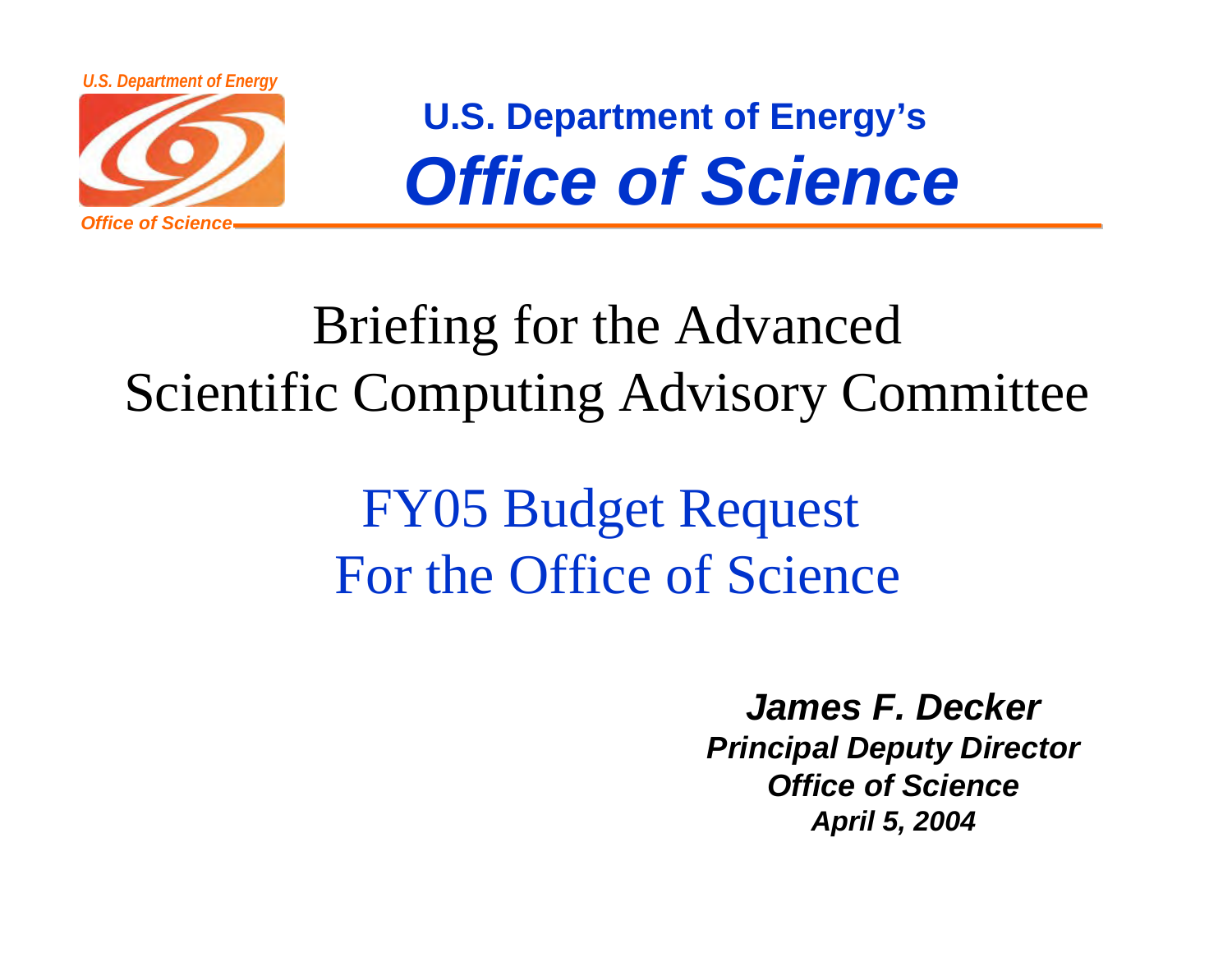### *Office of ScienceU.S. Department of Energy* The Office of Science FY 05 Budget Request

|                                                        | (dollars in thousands) |               |                        |                                              |              |
|--------------------------------------------------------|------------------------|---------------|------------------------|----------------------------------------------|--------------|
|                                                        | FY 2003                | FY 2004       | FY 2005                | FY 2005 Request vs.<br>FY 2004 Appropriation |              |
|                                                        | Comparable             | Comparable    | President's            |                                              |              |
|                                                        | Approp.                | Approp.       | <b>Request</b>         |                                              |              |
| <b>Science</b>                                         |                        |               |                        |                                              |              |
|                                                        | 1,001,941              | 1,010,591     | 1,063,530              | +52,939                                      | $+5.2%$      |
|                                                        | 163,185                | 202,292       | 204,340                | $+2,048$                                     | $+1.0%$      |
|                                                        | 494,360                | 641,454       | 501,590                | $-139,864$                                   | $-21.8%$     |
|                                                        | (51, 927)              | (140, 762)    |                        | $(-140, 762)$                                | $(-100.0\%)$ |
|                                                        | (442, 433)             | (500, 692)    | (501, 590)             | $(+898)$                                     | $(+0.2%)$    |
|                                                        | 702,038                | 733,631       | 737,380                | $+3,749$                                     | $+0.5%$      |
|                                                        | 370,655                | 389,623       | 401,040                | $+11,417$                                    | $+2.9%$      |
|                                                        | 240,695                | 262,555       | 264,110                | $+1,555$                                     | $+0.6%$      |
|                                                        | 45,109                 | 54,280        | 29,090                 | $-25,190$                                    | $-46.4%$     |
|                                                        | 137,425                | 152,581       | 155,268                | $+2,687$                                     | $+1.8%$      |
| Workforce Development for Scientists & Teachers        | 5,392                  | 6,432         | 7,660                  | $+1,228$                                     | $+19.1%$     |
| Small Business Innovation Research/Technology Transfer | 100,172                |               |                        |                                              |              |
|                                                        | 61,272                 | 56,730        | 67,710                 | $+10,980$                                    | +19.4%       |
|                                                        | 3,322,244              | 3,510,169     | 3,431,718              | $-78,451$                                    | $-2.2%$      |
|                                                        |                        | $-10,000$     |                        | $+10,000$                                    | +100.0%      |
|                                                        | 3.322,244              | 3,500,169     | 3,431,718 <sup>a</sup> | $-68,451$                                    | $-2.0%$      |
| Total, excluding Congressionally-directed projects     | (3,270,317)            | (3, 359, 407) | (3,431,718)            | $(+72,311)$                                  | $(+2.2%)$    |

ª *Note, when compared to the FY 2004 request (comparable), the FY 2005 request increases \$104,885,000 (3.2%).*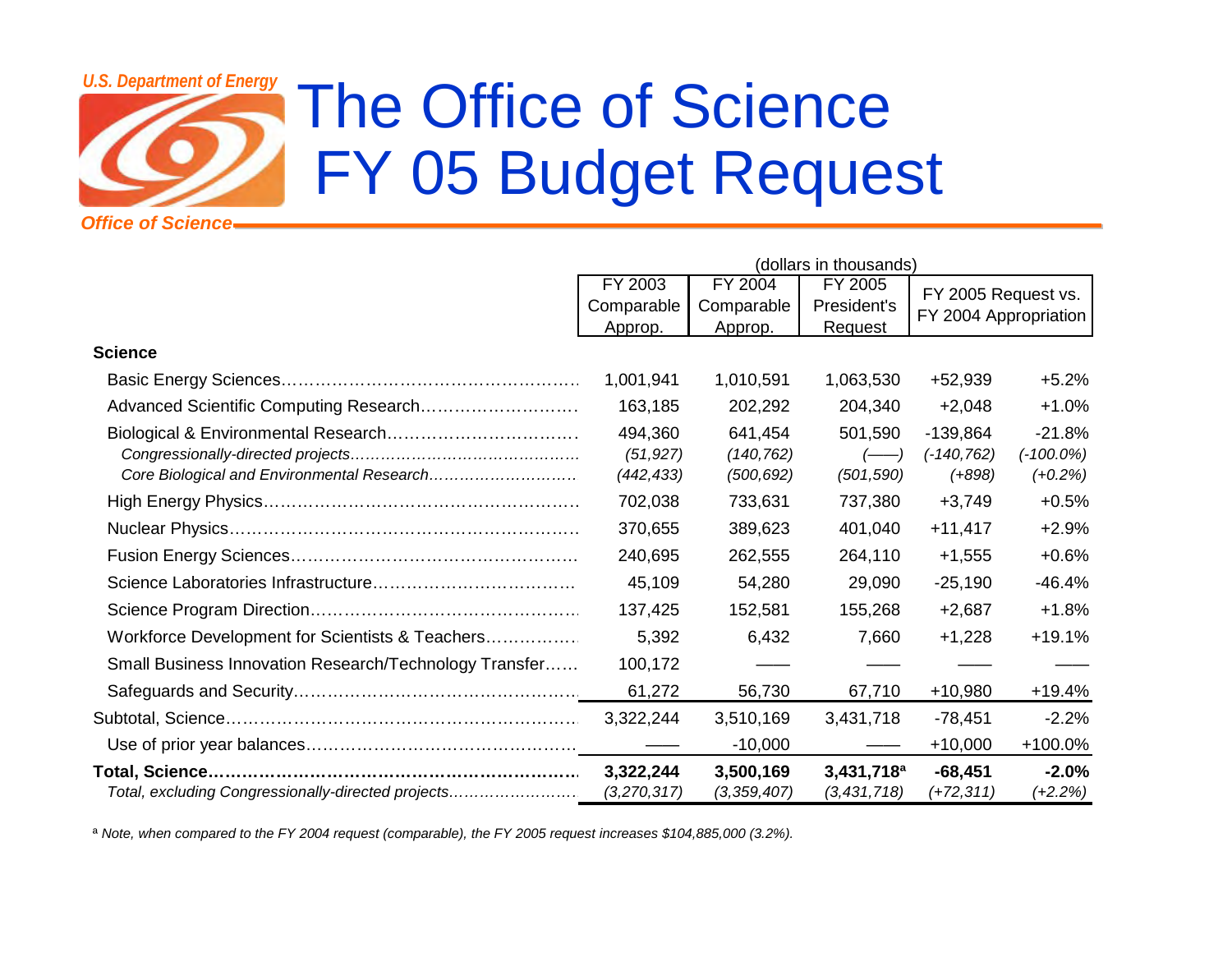#### *U.S. Department of Energy*



# Office of Science FY05 Priorities

Science increases 2.2% after Congressionally directed projects are set aside

### *Office of Science* **Research Priorities**

- ITER Negotiations and Supporting R&D (\$38M, +30M)
- Next Generation Computational Architecture and continued development of leadership class computation (\$38M, Sustains FY04 congressional increase of \$30M)
- Nanoscale Science, Engineering, & Technology (\$211M, +8M)
- Hydrogen Production, Storage, and Use (\$49M, +21M)
- Genomics: GTL, including Project Engineering & Design for Protein Production and Tags Facility (\$80M, +9M)
- Climate Change Science Program (\$134M, *+*1M)
- Scientific Discovery through Advanced Computing (SciDAC) (\$64M, +2M)
- Workforce Increase Laboratory Science Teachers Professional Development (\$1.5M, +0.5M) and minority serving institution faculty sabbatical program (\$0.5M)
- R&D for new facilities RIA, BTeV (*Fermilab*), 12 GeV Upgrade (*Thomas Jefferson*) to explore the fundamental nature of energy  $\&$  matter (\$15M, +5M)
- Linac Coherent Light Source R&D, PED and long lead procurements (\$54M, +45M)
- **Return on Investments: User Facility Operations at 95% of optimum vs. 92% in FY04** (\$1,383M, +43M)
- **Safeguards & Security Enhanced Readiness** (\$68M, +11M)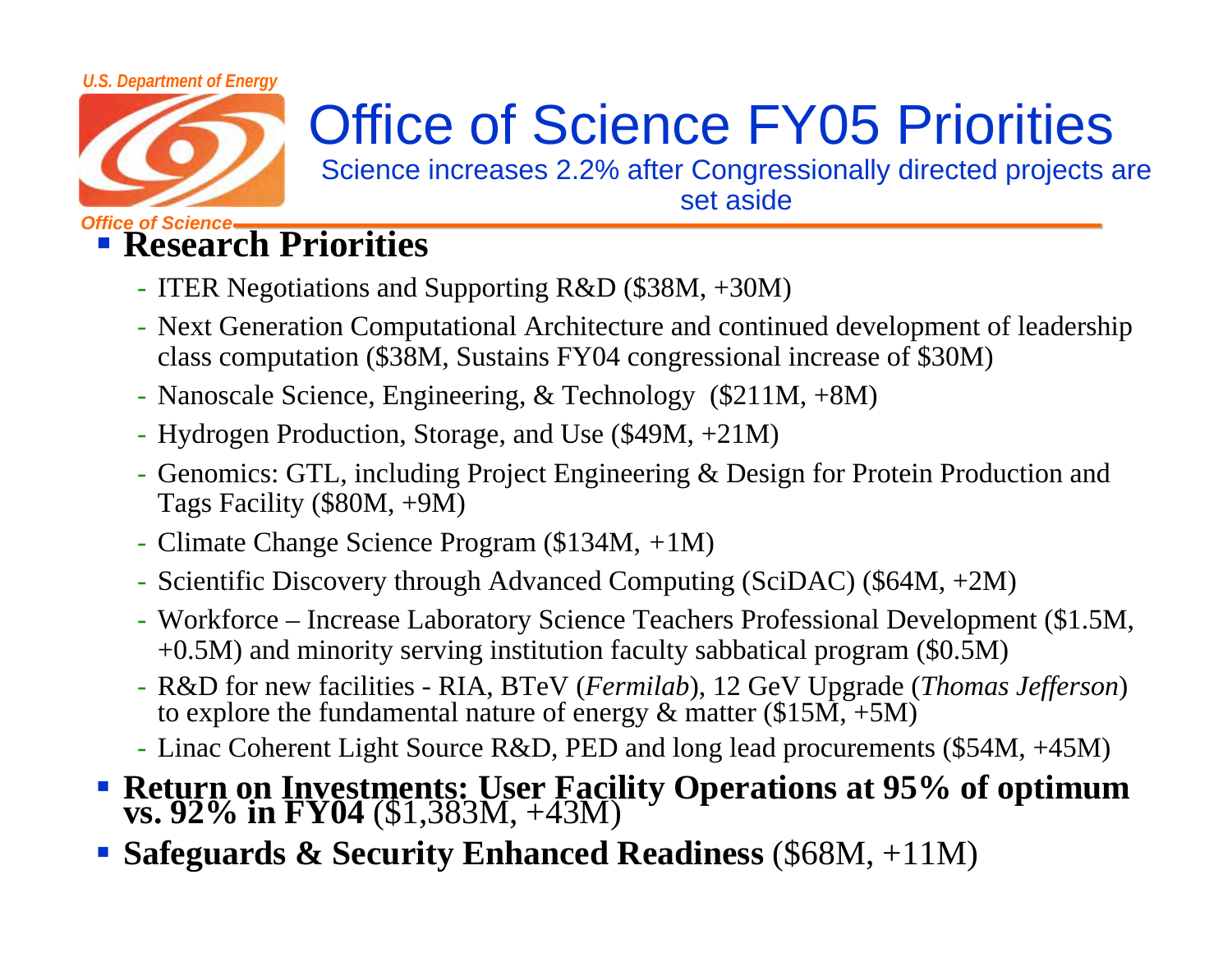#### *U.S. Department of Energy*



# FY05 Budget Highlights

*Office of Science*

- • ITER – The Path to Fusion Power
	- -*Demonstrate the scientific and technological feasibility of creating and controlling a sustained burning plasma.*
	- *Negotiations with China, South Korea, the European Union, Japan, and the Russian Federation*
- •High End Computing – Leadership Class Machines
- • Science Enabling the Hydrogen Economy
	- - **Production**: *using sunlight through photovoltaic electrolysis, photoelectro chemistry, or artificial photosynthesis; thermochemical splitting of water; microbial production.*
	- **Storage**: *nanostructured materials; metallic, light, and complex hydrides; novel storage materials based on nitrides and imides; improved kinetics of hydrogen uptake and release*
	- **Fuel Cells**: *Novel membranes, new electrocatalysts, understanding fuel oxidation in porous ceramics and composites, lower temperature ionic conductors.*
- • Linac Coherent Light Source X-Ray Free Electron Laser– A New Window on Nature
	- *Stop action pictures of chemical reaction dynamics will enable development of new catalysts and chemical processes.*
	- - *Detailed structural studies of single macromolecules and their reactions, providing a revolutionary experimental tool for biologists and chemists.*
- $\bullet$  Protein Production and Tags Facility – Accelerating Genomic Research
	- *Mass produces proteins directly from genome data, identifying and creating "tags" to allow researchers nationwide to understand the functions of these proteins in living systems.*
	- *Needed to harness microbes for DOE missions, e.g: hydrogen production, carbon sequestration, bioremediation*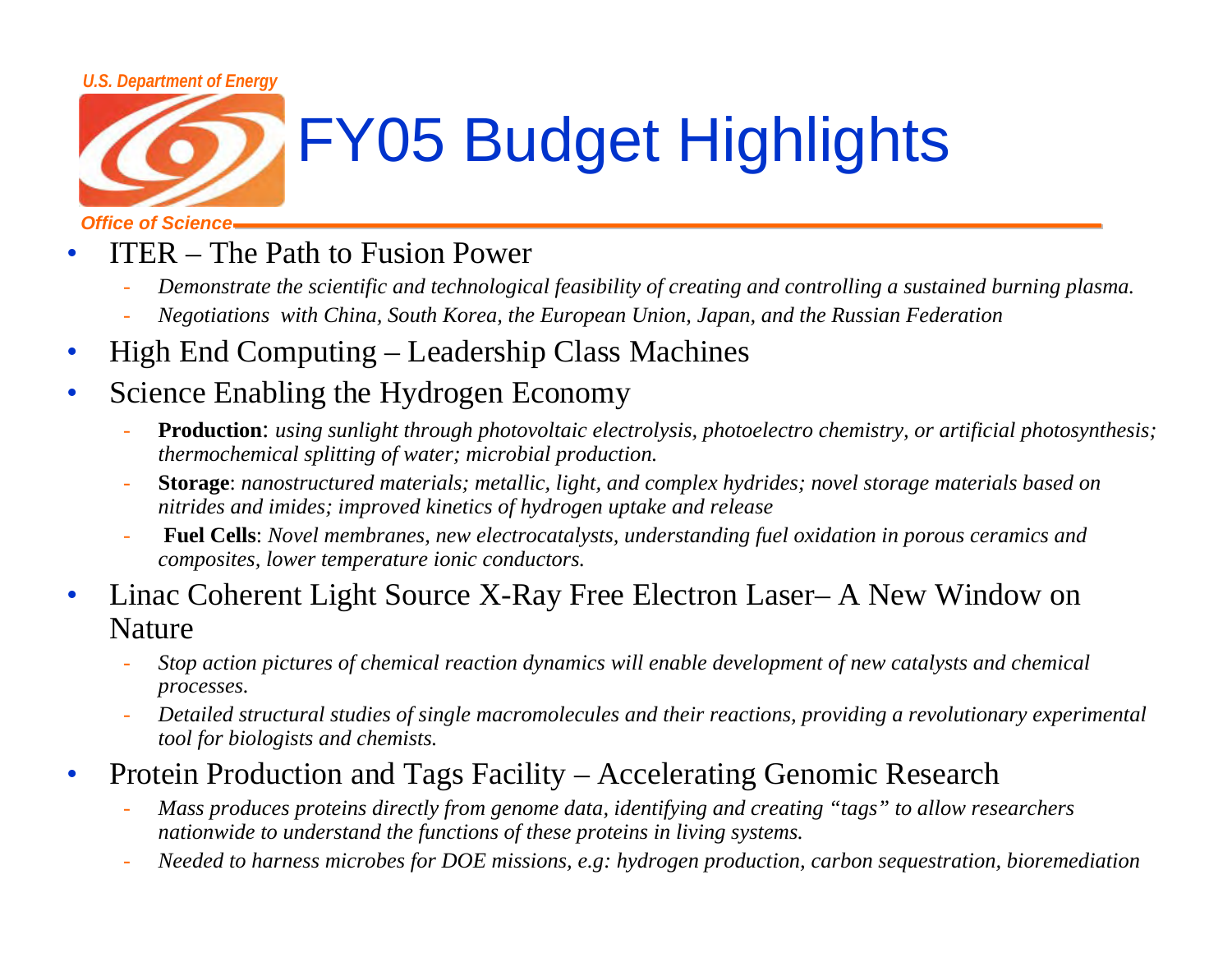



*\_\_\_\_\_\_\_\_\_\_\_\_\_\_\_\_\_\_\_\_\_\_\_\_ ² includes funding for non-profits, other federal agencies, private insitutions, and Congressionally-directed projects.*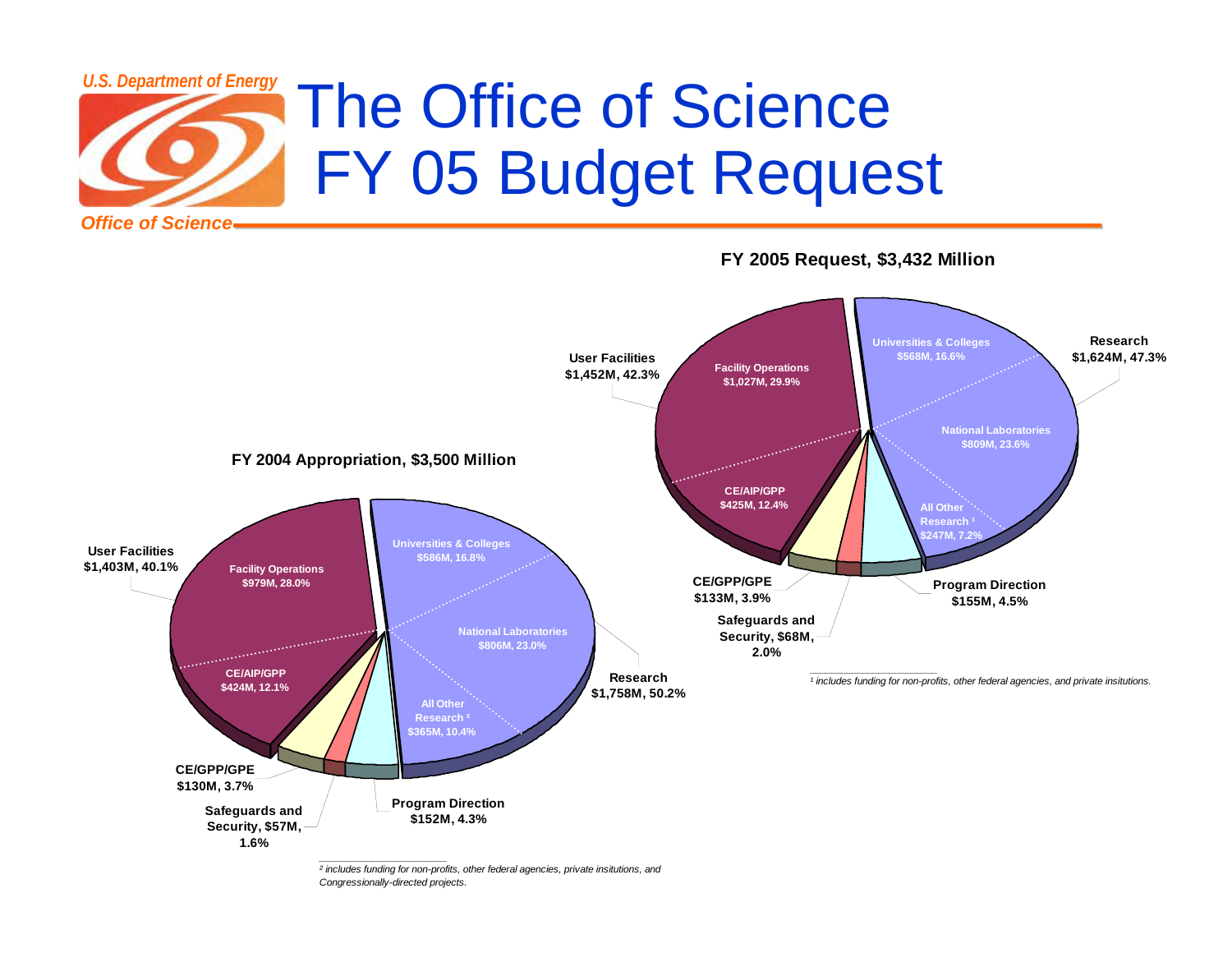

### Why OneSC?

*"Ensuring SC research continues to deliver top quality science requires becoming "best in class" in our management practices, including utilizing existing resources more effectively. We must provide our employees a management environment in which success and high performance can continue in the face of changing resources, requirements, and societal needs."*

*Dr. Raymond Orbach*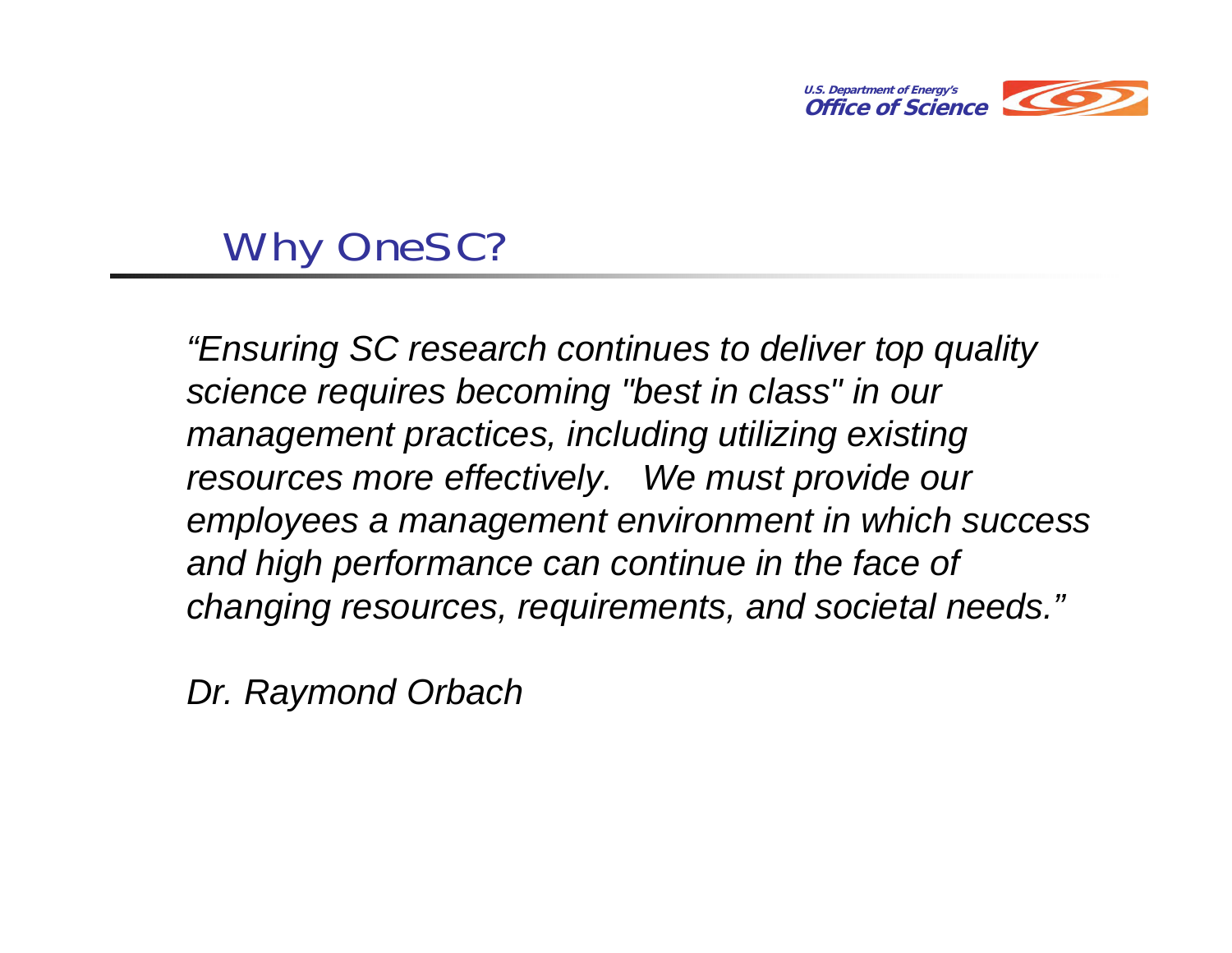

### Key Points

- $\sim$  Phase 1
	- $\mathbf{r}$  Structurally integrates and conforms SC program, operational, and support elements
	- Clarifies Roles, Responsibilities, Authorities and Accountabilities (R2A2s)
	- Removes a layer of management between the Director and the Laboratory Site Managers
	- No relocations, involuntary separations or reductions-in–force planned or expected
- Phase 2 will
	- Improve efficiency through process reengineering
	- Bring coherence to SC performance by focusing everyone in SC on the science mission
- $\mathcal{L}_{\mathcal{A}}$ First Major Change in Decades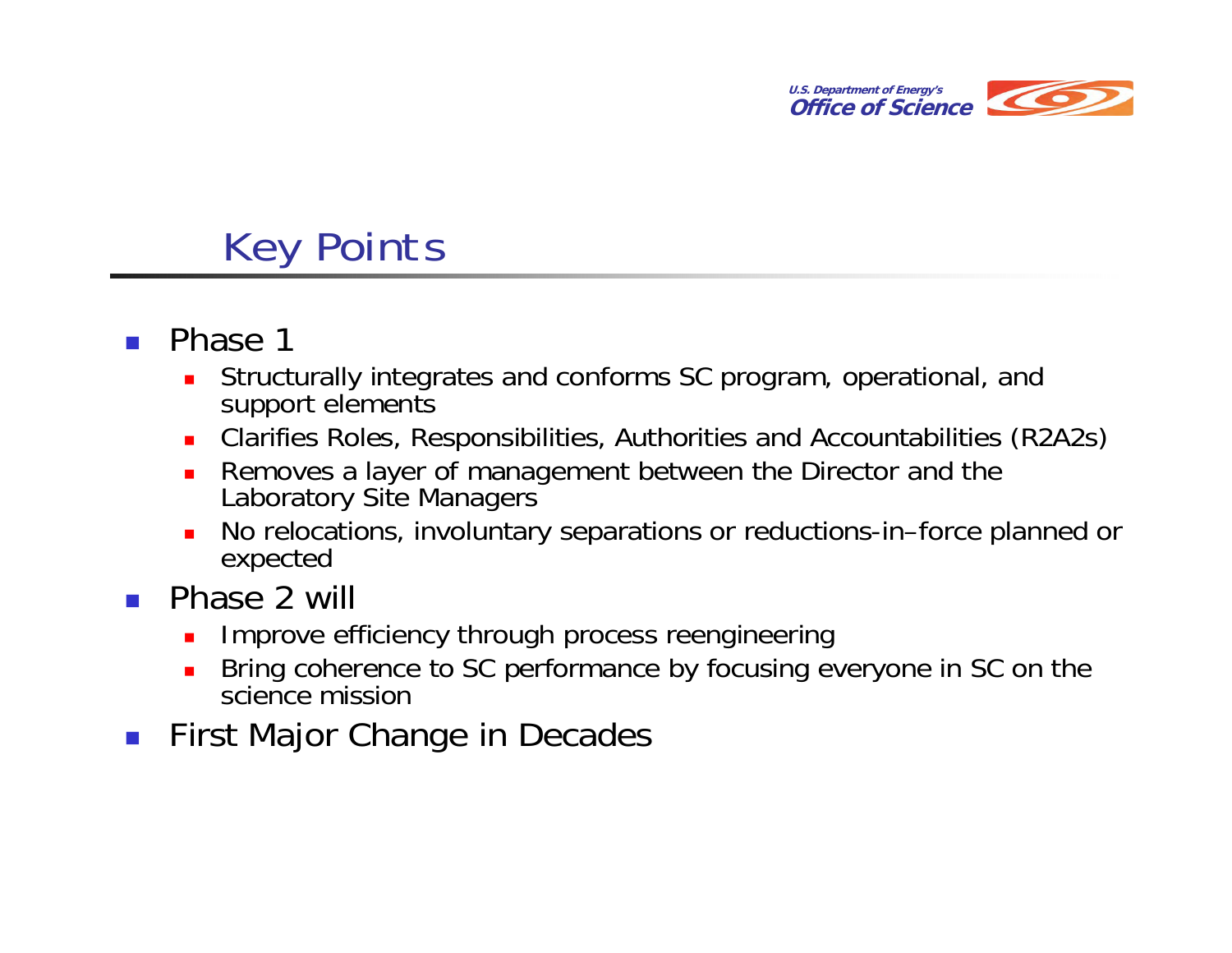

### Previous SC Structure was overly complex

- $\mathcal{L}^{\text{max}}$ Line and staff roles not well understood
- $\mathcal{L}(\mathcal{A})$ Business practices vary
- $\mathcal{L}_{\mathcal{A}}$ Many M&O contractors did not have a single DOE point of contact and authority
- $\mathcal{L}^{\text{max}}_{\text{max}}$  Mixed lines of authority and accountability for Site Offices
	- П 7 reported to SC Operations Offices (CH & OR)
	- **1** reported to an EM Operations Office (RL)
	- $\blacksquare$ 2 reported to SC Headquarters but supported by NNSA